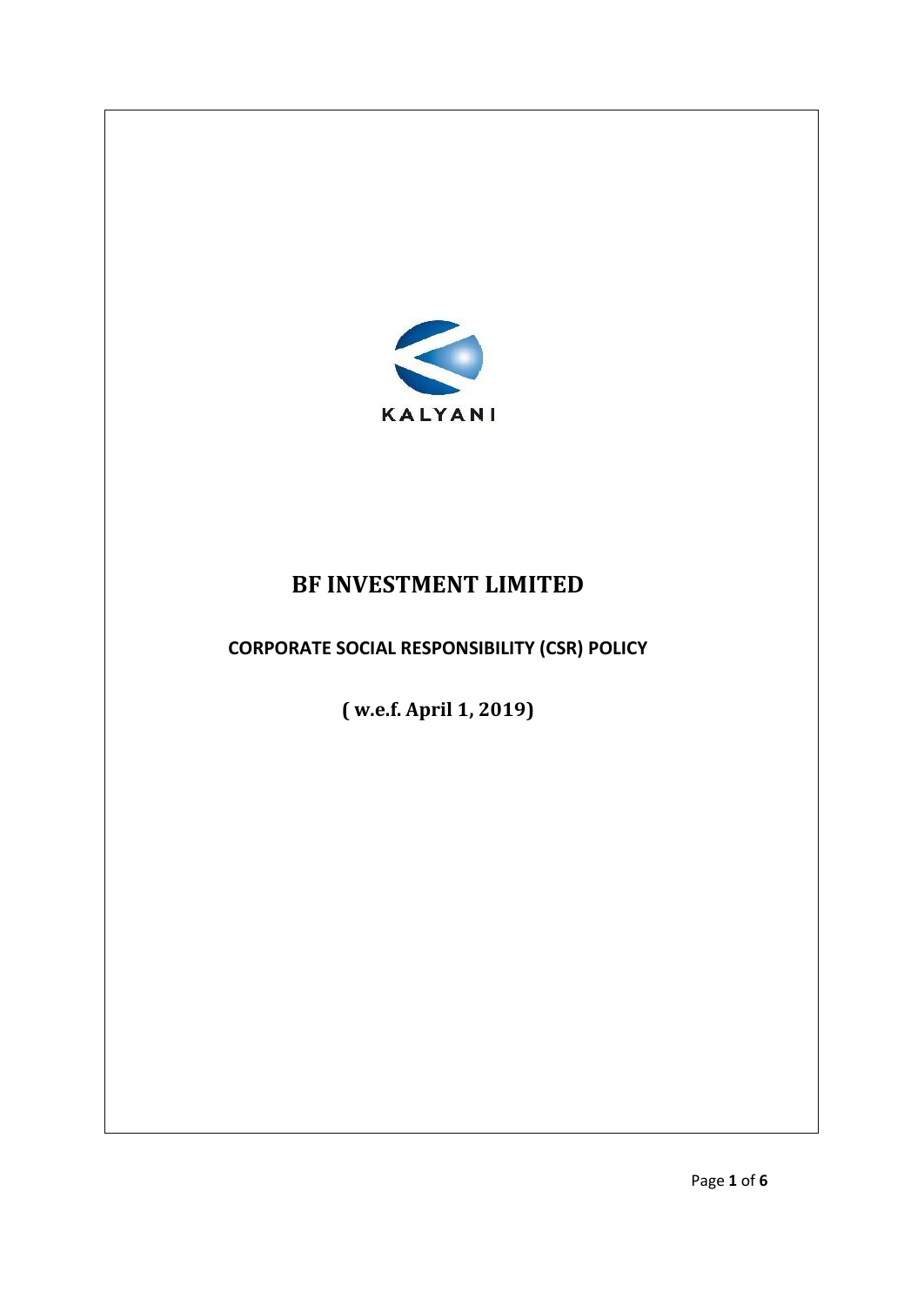## **BF INVESTMENT LIMITED**

| Document Title                 | Corporate Social Responsibility Policy of<br>BF Investment Limited dated 01/04/2019 |
|--------------------------------|-------------------------------------------------------------------------------------|
| Authority approving the Policy | <b>Board of Directors</b>                                                           |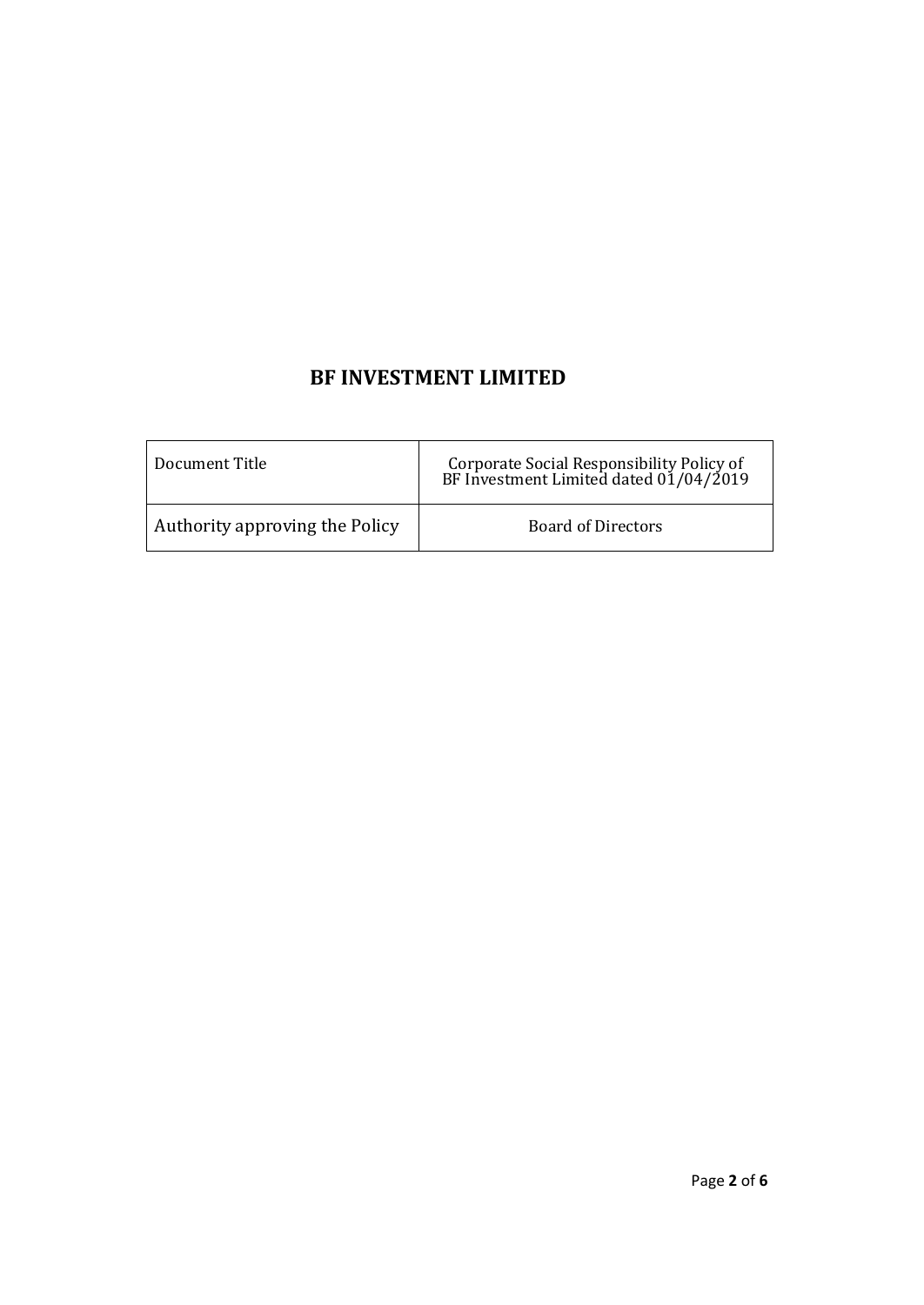#### **1. PHILOSOPHY:**

At BF Investment, Corporate Social Responsibility ("**CSR**") has evolved over times with the simple objective of '**giving back to the society**'. We are, therefore, committed to integrate CSR with the business processes for sustainable growth and development. We would like to emphasize our initiatives in specific areas of social development that would include Village Development, primary, secondary and tertiary education for the underprivileged children, health & hygiene, cleanliness, Swacch Bharat, environment and ecological protection. We believe our initiatives in these areas would continue to contribute significantly to the overall welfare of the society to make a difference in the quality of living of people from rural and urban areas.

#### **2. OBJ ECTIVE:**

BF Investment is proud organisation of being a socially responsible corporate citizen. We plan our initiatives which are aimed at improving quality of life of people from rural and urban areas. We plan to work for underprivileged children and women, their growth and development. We would strive to achieve total inclusiveness by encouraging people from all sections of the society irrespective of caste, creed or religion to benefit through our CSR initiatives which would also be focused around communities that reside in the proximity of our companies as well as people from remote villages from Maharashtra.

#### **3. VISION:**

At BF Investment, we are committed to work in villages from various districts from Maharashtra working on indicators such as - water harvesting, health, education and internal roads. We are also committed to address issues pertaining to protection of environment, hygiene cleanliness, Swacch Bharat.

#### **4. DEFINITIONS:**

In this policy, unless the context otherwise requires,

- a. "**Act**" means the Companies Act, 2013 and rules made thereunder (as amended);
- b. "**Corporate Social Responsibility (CSR)**" means and includes;
	- i) Projects or programs relating to activities specified in **Schedule VII** to the Act; or
	- ii) Projects or programs relating to activities undertaken by the Board of Directors of the Company in pursuance of recommendations of the CSR Committee of the Board as per declared CSR Policy of the Company subject to condition that such policy shall cover subjects enumerated in Schedule VII of the Act.

#### **5. AREAS TO BE COVERED FOR CSR:**

The Company will consistently explore and undertake CSR Projects or programs relating to the activities in any of the fields enumerated below with a preference to carry on such activities within the local area(s) around it, wherever it operates: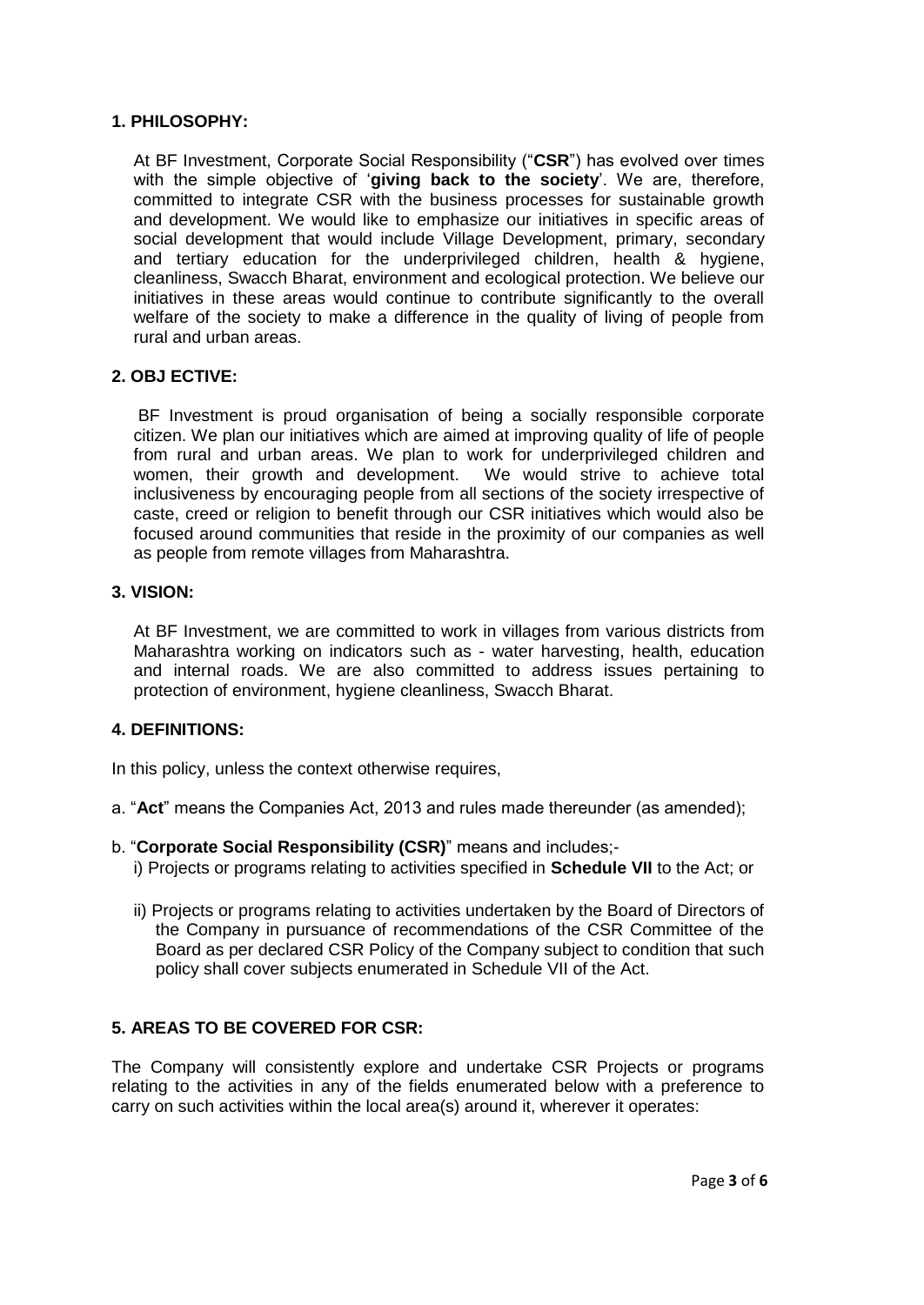- a. promoting health care and sanitation and making available safe drinking water;
- b. ensuring environmental sustainability, ecological balance, protection of flora and fauna, animal welfare, agroforestry, conservation of natural resources and maintaining quality of soil, air and water;
- c. protection of national heritage, art and culture including restoration of buildings and sites of historical importance and works of art; setting up public libraries; promotion and development of traditional arts and handicrafts;
- d. promoting education.
- e. training to promote rural sports, and nationally recognised sports.;
- f. contribution to the Prime Minister's National Relief Fund or any other fund set up by the Central Government for socio-economic development and relief and welfare of the Scheduled Castes, the Scheduled Tribes, other backward classes, minorities and women;
- g. contributions or funds provided to academic institutions ;
- h. rural development projects.

#### **What is not a CSR Activity:**

Following activities will not be considered as CSR Activities:

- a. CSR activities that benefit only the employees of the company and their families
- b. Contribution of any amount directly or indirectly to any political party under the provisions of the Companies Act, 2013
- c. Activities undertaken in pursuance of normal course of business of a Company

### **6. ORGANISATIONAL MECHANISM AND RESPONSIBILITY**

- a. CSR programmes/projects as may be identified by the Management within the framework of CSR areas mentioned in 5 above shall be required to be put-up to the CSR Committee at the beginning of each financial year.
- b. Thereupon, the CSR Committee shall recommend the CSR projects/programs, specifying modalities of its execution and the amount of expenditure to be incurred on the Projects/programs. Upon recommendations of the CSR Committee, the Board shall approve such CSR projects/programs and the amount of expenditure.
- c. The CSR Committee shall appoint person/(s) i.e. project heads, who shall be responsible for ensuring the compliance in their area of responsibility in terms of related CSR projects/programs.
- d. The Board shall endeavor to spend in every financial year, 2 (two) per cent of average net profits of the Company made during the 3 (three) immediately preceding financial years in pursuance of this policy, as per the related provisions under the Act and rules thereunder. CSR expenditure shall include all expenditure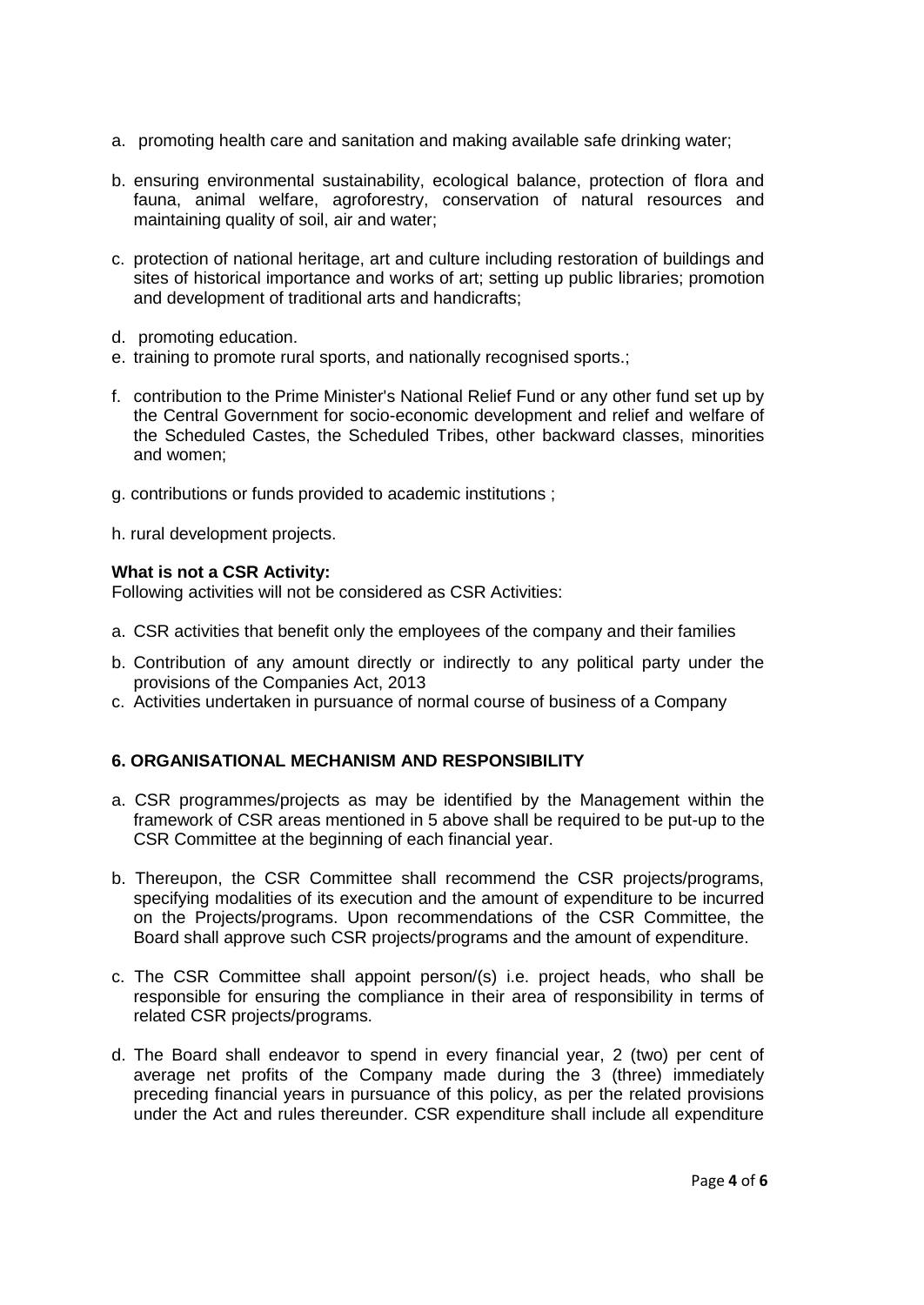including contribution to corpus or on projects or programs relating CSR activity areas mentioned in this policy at 5 above.

- e. Appropriate documentation of the CSR Policy, annual CSR activities, executing partners, and expenditure entailed shall be undertaken on a regular basis.
- f. Compliance with these policy including following of implementation schedules for such CSR projects/programs shall be periodically monitored by CSR Committee subject to the review by the Board of Directors from time-to-time.
- g. For meeting the requirements arising out of immediate & urgent situations with regard to formulated CSR projects/programs, the Chairman is authorised to approve such proposals in terms of the empowerment accorded to him by the CSR Committee.
- h. The contents of the Policy and Annual Report on CSR activities to be included in the Board Report and shall also be placed on the Company's website – www.bfilpune.com as per the particulars specified in the Companies (Corporate Social Responsibility Policy) Rules, 2014.
- i. Any surplus arising out of the CSR Projects or programs or activities shall not form part of the business profit of the Company

#### **7. IMPLEMENTATION:**

- a. The time period/duration over which a particular programs/ projects shall be spread over, shall depend on its nature, extent of coverage and the intended impact of the program/project.
- b. The investment in CSR shall be project based and for every project time period, periodic milestones shall be finalized by CSR Committee from time to time in consultation with the related project head.
- c. Programs which involve considerable financial commitment and should be undertaken on a general timeframe of 2‐5 years.
- d. Project activities identified under CSR are to be implemented either by personnel of the Company or through a registered trust or a registered society or a company established by the company or its holding or subsidiary or associate company under section 8 of the Companies Act, 2013 or otherwise or by specialized agencies nominated by CSR Committee from time to time.
- e. Such specialized agencies would include Section 8 Companies, Voluntary Organizations (VOs) formal or informal Elected local bodies such as Panchayats, Institutes/Academic Institutions, Registered Trust / Society, Self Help Groups, Government/Semi Government/Autonomous organisations, Mahila Mandals, Professional Consultancy organization etc.